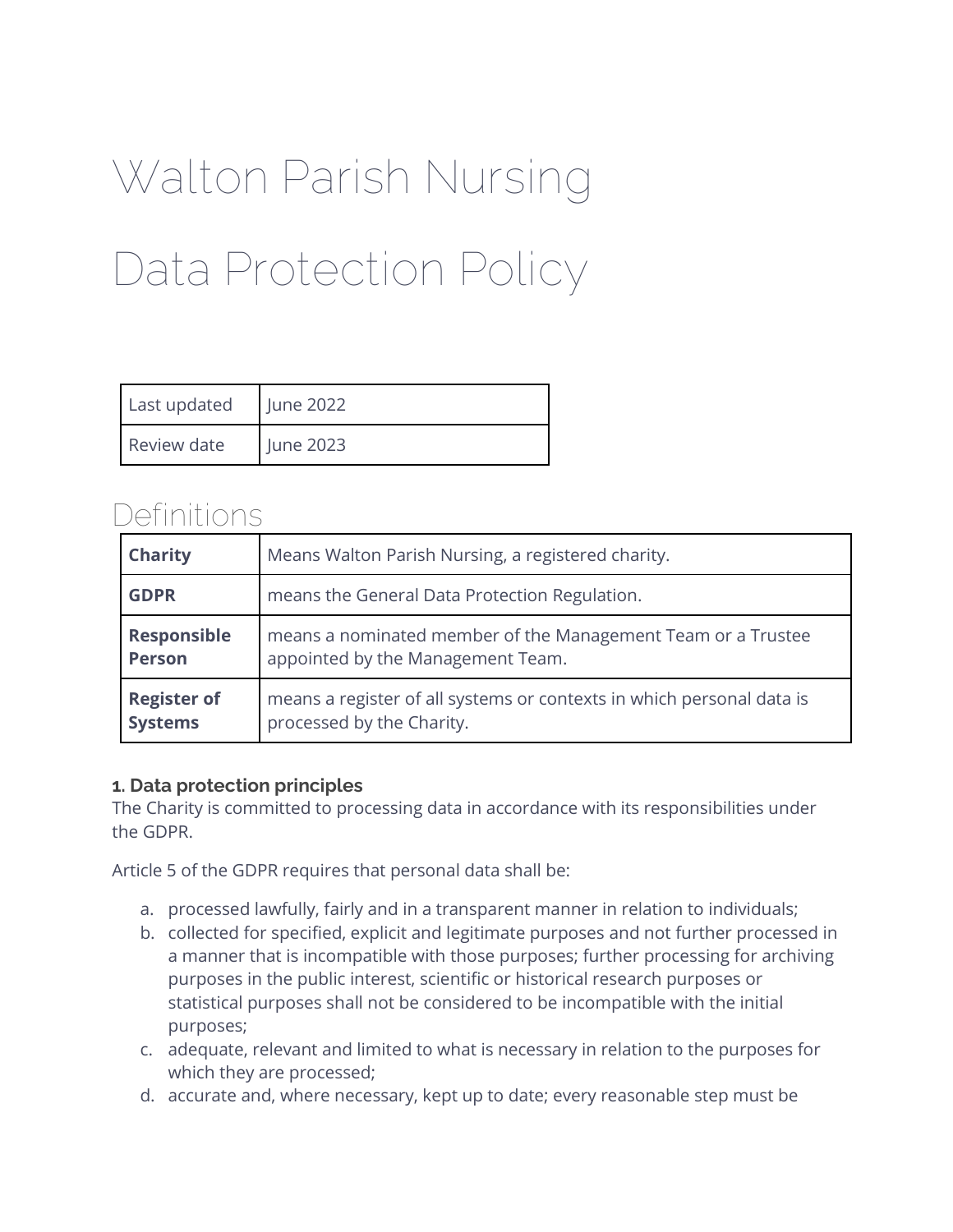taken to ensure that personal data that are inaccurate, having regard to the purposes for which they are processed, are erased or rectified without delay;

- e. kept in a form which permits identification of data subjects for no longer than is necessary for the purposes for which the personal data are processed; personal data may be stored for longer periods insofar as the personal data will be processed solely for archiving purposes in the public interest, scientific or historical research purposes or statistical purposes subject to implementation of the appropriate technical and organisational measures required by the GDPR in order to safeguard the rights and freedoms of individuals; and
- f. processed in a manner that ensures appropriate security of the personal data, including protection against unauthorised or unlawful processing and against accidental loss, destruction or damage, using appropriate technical or organisational measures."

#### **2. General provisions**

- a. This policy applies to all personal data processed by the Charity.
- b. The Responsible Person shall take responsibility for the Charity's ongoing compliance with this policy.
- c. This policy shall be reviewed at least annually.
- d. The Charity shall register with the Information Commissioner's Office as an organisation that processes personal data.

## **3. Lawful, fair and transparent processing**

- a. To ensure its processing of data is lawful, fair and transparent, the Charity shall maintain a Register of Systems.
- b. The Register of Systems shall be reviewed at least annually.
- c. Individuals have the right to access their personal data and any such requests made to the charity shall be dealt with in a timely manner.

## **4. Lawful purposes**

- a. All data processed by the charity must be done on one of the following lawful bases: consent, contract, legal obligation, vital interests, public task or legitimate interests).
- b. The Charity shall note the appropriate lawful basis in the Register of Systems.
- c. Where consent is relied upon as a lawful basis for processing data, evidence of optin consent shall be kept with the personal data.
- d. Where communications are sent to individuals based on their consent, the option for the individual to revoke their consent should be clearly available and systems should be in place to ensure such revocation is reflected accurately in the Charity's systems.